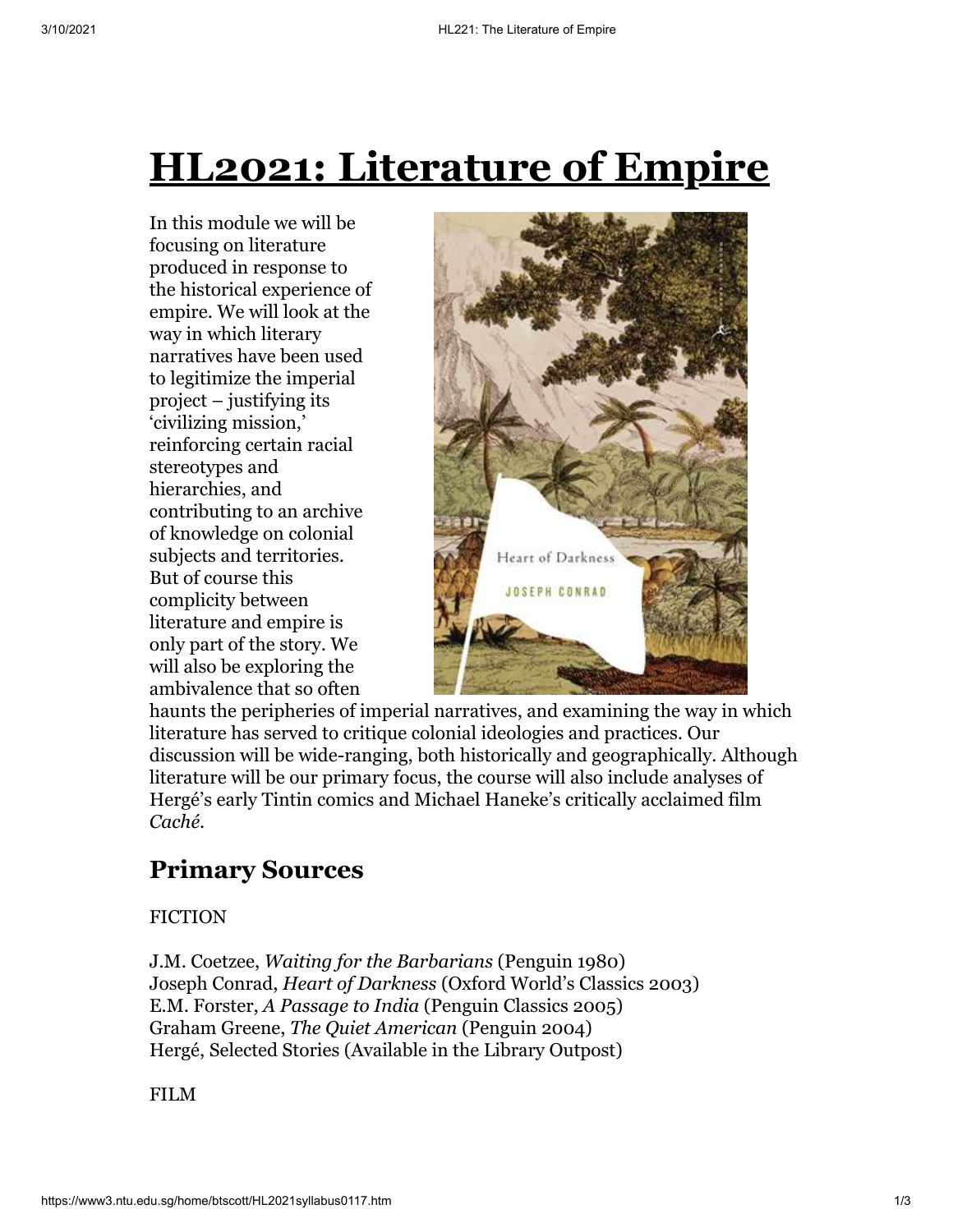*Caché* (dir. Michael Haneke; 2005)

### **Secondary Sources**

Edward Said, *Culture and Imperialism* Edward Said, *Orientalism* David Spurr, *The Rhetoric of Empire: Colonial Discourse in Journalism, Travel Writing, and Imperial Administration*

#### **Assessment**

| Class participation | 10% |
|---------------------|-----|
| Coursework essay    | 40% |
| Examination         | 50% |

### **Lecturer**

Dr. Bede Scott HSS–03–69 67906714 [btscott@ntu.edu.sg](mailto:btscott@ntu.edu.sg)

| Week                   | <b>Topics</b>                 | <b>Readings</b>                                                                                    |
|------------------------|-------------------------------|----------------------------------------------------------------------------------------------------|
| $\mathbf{1}$<br>10 Jan | <b>Introduction to Empire</b> |                                                                                                    |
| $\mathbf{2}$<br>17 Jan | <b>Empire and Race I</b>      | Joseph Conrad, <i>Heart of</i><br><b>Darkness</b>                                                  |
| 3<br>24 Jan            | <b>Empire and Race II</b>     | Joseph Conrad, <i>Heart of</i><br><b>Darkness</b>                                                  |
| 4<br>$31$ Jan          | <b>Colonial Adventures</b>    | Hergé, Tintin in the<br>Congo, The Blue Lotus,<br>The Seven Crystal Balls,<br>Prisoners of the Sun |
| 5<br>7 Feb             | <b>Imperial Irony I</b>       | E.M. Forster, A Passage<br>to India                                                                |
| 6<br>14 Feb            | <b>Imperial Irony II</b>      | E.M. Forster, A Passage<br>to India                                                                |
| 7<br>21 Feb            | <b>Imperial Rivalries I</b>   | Graham Greene, The<br>Quiet American                                                               |